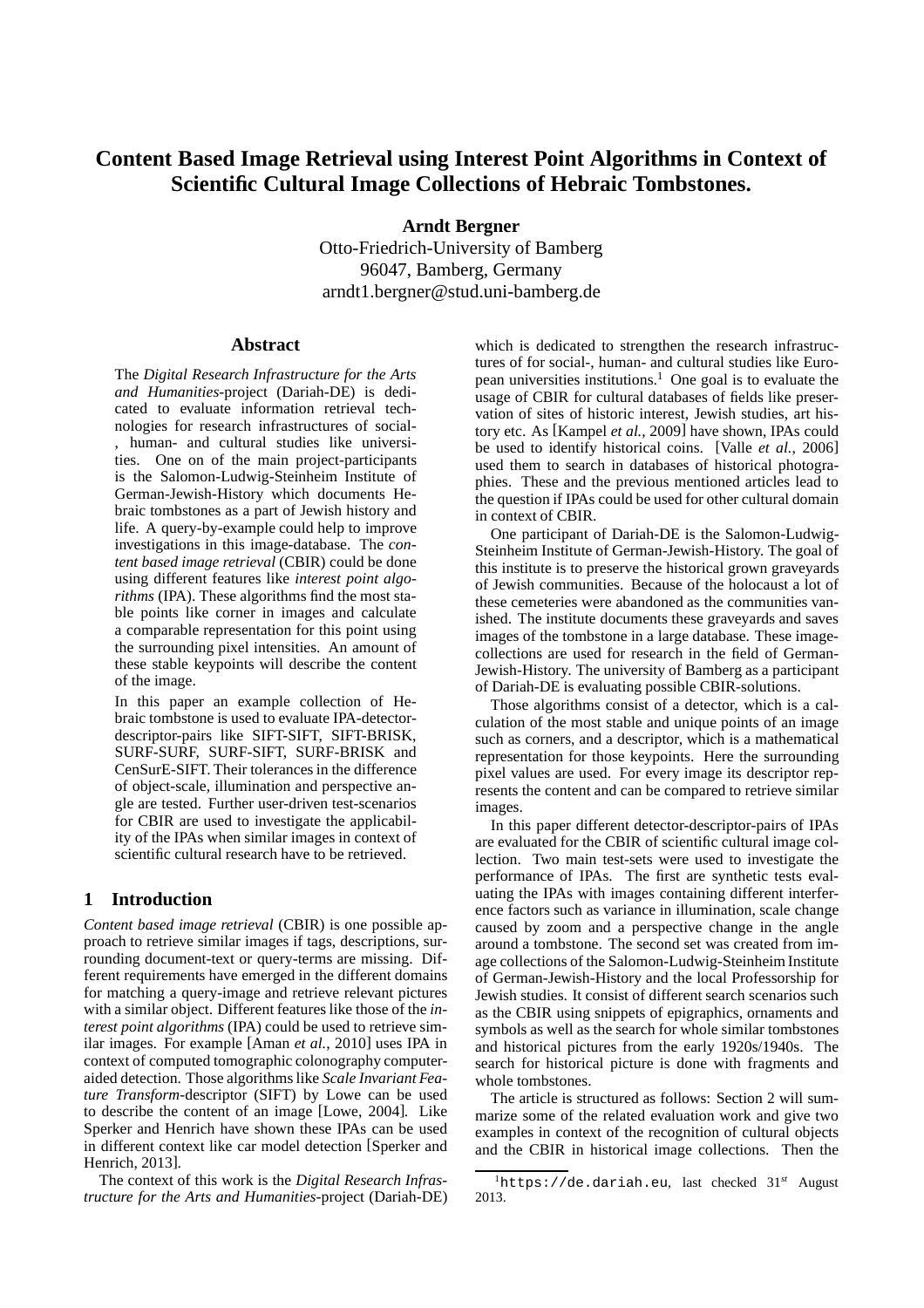evaluation-application with its functionality and the processing steps for indexing and searching are described in section 3. After that the IPAs are introduced and the evaluated algorithms are discussed in section 4. The pretest to determine applicable algorithms is discussed in 4. The testdesign with the different purpose and goals of the scenarios are explained in 6 and the results are given in section 7 and 8.

# **2 Related work**

Most of the evaluation-experiments have the goal to determine the performance of the IPAs, when 2D and 3D objects are rotated, the illumination or the scale is changed and the angle of the perspective is increased. One of the first articles for feature-based matching of images was Schmid et al. [Schmid *et al.*, 2000]. The performance of the Harris-Corner-Detector was measured via repeatability which is a highly accurate measure used in lab-environment [Harris and Stephens, 1988].

Since then Mikolajczyk et al. evaluated new IPAs like SIFT which has proven to be one of the most stable algorithms [Mikolajczyk and Schmid, 2003; 2005]. Furthermore Mikolajczyk et al. have shown the limits for IPAdetectors when changing the angle of the perspective from  $30°$  to over  $60°$ , which will result in less repeatability [Mikolajczyk, 2004].

Fraundorfer and Bischof made a differentiation between planar 2D- and 3D-scenes to test the algorithms [Fraundorfer and Bischof, 2005]. Here the *Maximally Stable Extremal Regions* (MSER) [Matas *et al.*, 2002] were used as detector and the repeatability was measured when the angle of the perspective was changed. The experiments showed that most of the algorithms like MSER provided less good results when 3D-scenes were used. Moreels and Perona have reported similar results when 3D-objects where perspectively transformed by 30° [Moreels and Perona, 2007]. Here the MSER-detector and the SIFT-descriptor produced only 20% stable matches.

Additional results by [Gil *et al.*, 2010] showed in the context of *Simultaneous Localization And Mapping* that SIFT and *Speeded Up Robust Feature* (SURF) [Bay *et al.*, 2008] were able to compensate worse illumination and different scale changes. In the same context *Center Surround Extrema* (CenSurE) [Agrawal *et al.*, 2008] was evaluated among others by Gauglitz et al. [Gauglitz *et al.*, 2011]. CenSurE showed stable results when zoom or illumination was changed. Again SURF- and SIFT-descriptors performed very well. Dahl et al. explained in [Dahl *et al.*, 2011] the efficient combination of a MSER-SIFTcombination but as will be shown later on MSER could not pass a standard test.

In context of CBIR of cultural pictures [Kampel *et al.*, 2009] the IPA can support the identification of unique historical coins to archive and protect them from forgery. Additional in old image collection a query with a newer picture can be used to search for historical photographies as shown by [Valle *et al.*, 2006]. But there is much more work to be done in context of *Digital Humanities*. Additionally the usage of IPAs has to be transferred to a practical level.

# **3 Evaluation-System**

For evaluation-purpose a 32bit C++ application named PatRecEval was implemented using the functionality of OpenCV  $2.4.3<sup>2</sup>$  Most of the state-of-the-art algorithms can be found here. PatRecEval is able to index collections, save the descriptor-/keypoint-index as YAML-files and load them to enable a query with the same IPAs. A very fast implementation for the detailed view of two matched image can be used for detailed investigation. Every matched keypoint in the images of query and index is marked with a dot linking line to the correspondences.

For completeness and accuracy a bruteforce-approach with cross-validation was used to match the descriptors of the images. Every image was normalized in size for performance and equality. The matrix of the query-image is analyzed with the same detector-descriptor-pair and a direct vector-representation for the image and its keypoints is computed. To transfer matched keypoints from the queryto the indexed image a homography is used, which is determined by the *RaNdom SAmple Consensus*-algorithm (RANSAC). This normed distance from the corresponding keypoints is used to filter outlier. The images can be ranked according to the number of relevant matches (inlier) and the number of irrelevant matches (outlier). The more inlier an image has the more relevant it could be. A higher amount of outlier is assumed to decrease the relevance of an image.

# **4 Interest Point Algorithms**

The IPAs are middle-level-feature, while color-histogram are categorized as low level feature, which can determine the most stable and unique points against changes in illumination, scale or perspective via detector-algorithm. A unique representation-matrix as a comparable numerical descriptor is produced for these keypoints. This representation can be compared via distance measure like the Euclidean distance for floating point descriptors or the Hamming distance for binary string-descriptors.

Since the applicability of the different IPA-detectordescriptor-pairs was tested, only the pairs with positive results remain (see section 5). The evaluated IPA-detectors are SIFT, SURF and CenSurE. The numerical descriptors are SIFT, SURF and the binary are *Binary Robust Invariant Scalable Keypoints* (BRISK) [Leutenegger *et al.*, 2011].

Since 2004 SIFT is one of most efficient, state-of-theart IPAs. Lowe describes in [Lowe, 2004] that the image is transferred into scale-space and the local extrema are found via a *Difference of Gaussian*-function, known as DoG. The detected points are only accepted if they, compared to all of its pixel-neighbors in different scales, differ in their intensities. Unstable edges or points prone to contrast-changes will be filtered via the Harris-Corner-function, the determinant and the ratio of the smallest and the biggest eigenwert. The descriptor is built using the gradient strength and orientation. Around the point 4x4 subregions with 8x45◦ orientations form a 128-dimensional descriptor.

SURF takes the ideas of SIFT and improves them by approximating the *Laplacian of Gaussian* (LoG) with linear box-filters and integral images. With a *Determinant-of-Hessian* the local extrema are extracted. A 64-dimensional descriptor is calculated using the filter-responses of Haarwavelets regarding different sizes and the orientation of the intensities in the subregions around the keypoint.

CenSurE approximates the LoG with a octagonal bilevel-filter and the difference of octagons of an inner and an outer region of the filter. The image is transferred into scale-space via Gauss and seven filter-scales are applied to

<sup>2</sup>http://opencv.org, last checked 31*st* September 2013.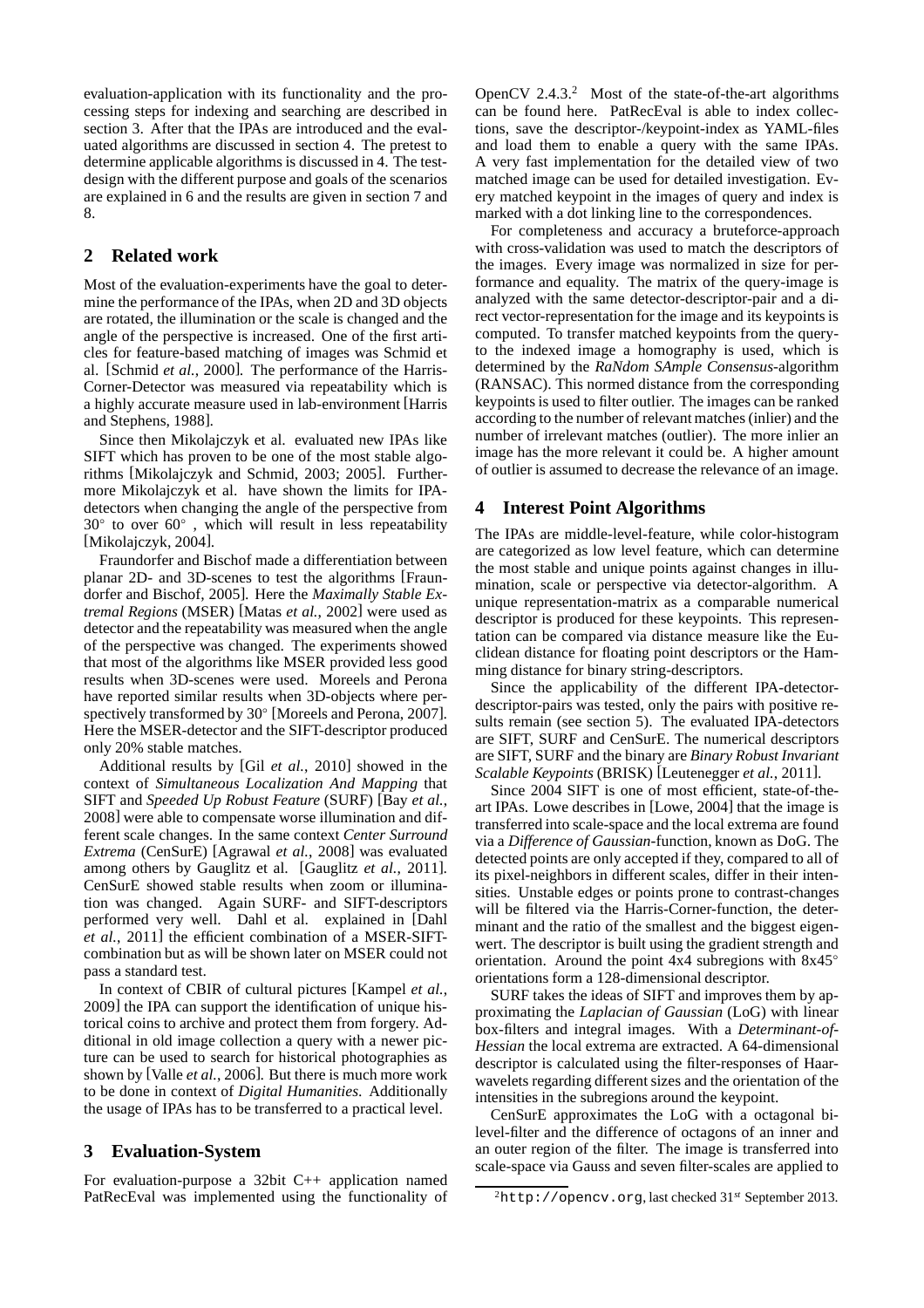the picture. After a non-maximal suppression, only those minimal and maximal extrema are accepted which pass an adapted Harris-Corner-Response-function composed of curvature and trace [Agrawal *et al.*, 2008].

A BRISK descriptor contains a string of binary values which are determined by intensity-tests. Around the keypoint a pattern of Gaussian convolved regions is applied. Two subsets of short- and long-distance-pairs are build considering distance-restrictions. The long-distance-pairs are used to determine the gradient-orientation and the pattern is rotated according to this. The tests for the short-distancepairs are used to construct the descriptor.

# **5 Pretest**

OpenCV provides most of the state-of-the-art IPAs for feature-detection and -description. To select applicable detector-descriptor-pairs they have to pass a standard-test. For this test an image collection of CD-covers from the Stanford university was used with the default OpenCVconfiguration of the IPAs [Begen *et al.*, 2011]. Exceptional parameter adjustments were made for MSER (max. are-size 650px), FAST (edge-threshold of 28) and BRISK (edge-filtering-threshold via FAST is set to 5). Four images of one CD-cover are contained in the collection and at least three of them have to be found at the first ranks which mean a precision@4 of 75%. This test does not consider the specific mannerisms of the tombstone-images but if a IPA fails at this task, it cannot be used for more domain-specific images.

After these results a picture of a perspective transformed tombstone was evaluated with the IPA-pairs to check the results. The passed IPA-pairs are summarized in table 5. MSER, *Features from Accelerated Segment Test* (FAST) [Rosten and Drummond, 2006], *oriented FAST* and *oriented BRIEF* (ORB) [Rublee *et al.*, 2011], *Fast Retina Keypoint* (FREAK) [Alahi *et al.*, 2012] and *Binary Robust Independent Elementary Features* (BRIEF) [Calonder *et al.*, 2010] failed the standard-test and are not further discussed.

# **6 Test design**

After this the detector-descriptor-pairs were calibrated for the given image-collection of Hebraic tombstones. The parameter of synthetic tests were used to assess the performance of the algorithms when different interference factors would occur:

- Illumination: The deviation of intensity from the autoadjusted setting of the camera from  $[-2, -1, +1, +2]$ . 2 means a underexposure and +2 an overexposure).
- Zoom: The focal distance in a range of [18*mm*, 25*mm*, 31*mm*, 43*mm*, 49*mm*, 55*mm*] from a default of 37mm.
- Perspective: The angle measured with a protractor from  $0^\circ$  to  $80^\circ$  in  $10^\circ$ -steps.

For the change of angle perspective the rate of irrelevant matches (RIM), which are none-object-correspondences, and for all three types of synthetic tests the false-positiverate (FPR) of the matches were manually counted and calculated. For the last two tests the irrelevant background was cut. The goal of these three tests was to get the overall limits of the IPAs in case of interferences factors which could occur in the field.

The third test contains different scientific searchscenarios which were discussed with the Professorship for Jewish studies and one member of the chair of art history of the university of Bamberg. These users wanted to find similar tombstones, search in historic image-collections and retrieve tombstones with epigraphics, symbols or ornaments. For the last three scenarios snippets were cut from the images and used as query. For the other scenarios complete images were used. Every scenario had at least 3 pictures. Every set had 4 query-images. Altogether the collection for this first explorative evaluation has a size of 125 pictures from the Salomon-Ludwig-Steinheim Institute of German-Jewish-History and the local Professorship. The creation of a bigger collection was not possible due to high effort in finding similar images and time limitations. 19,2% of them were never used and were kept as noise. The following performance indicators were used in descending order of importance to give a qualitative evaluation of the IPAs:

- 1. Overall performance: *Normalized Discounted Cumulative Gain* (NDCG) considering the rank of relevant matches [Järvelin and Kekäläinen, 2002].
- 2. Detailed performance: Inspection of the first ten images / the first occuring relevant match. The following questions were important: Where are the keypoints? How much keypoints have been found using the specific descriptor? How are the keypoints spread in the indexed image?
- 3. Additional Indictator: The distribution of relevant matches in the ranking.

#### **7 Experimental Results for Synthetic Tests**

As was shown in the related work of section 2 the perspective transformation will result in stable results until 30° (see table 2). After this point the FPR as well as the RIM are rising. Irrelevant matches (Ir) occur on several parts of the images like moss on the tombstone, background vegetation like trees or graveyard walls. Until 60° the results show worse performance and with an angle of 80° no relevant matches are found. This leads to the result that a possible limit for perspective change is 30◦ . After this point the results for the use of IPAs become unstable. Some of the algorithm like SIFT and SURF are having trouble dealing with regions with high intensity variation caused by moos. The algorithms found a lot of keypoints which affected FPR and RIM. One example is shown in table 2 for SIFT-BRISK displaying the limit of 30◦ . After this point the FPR rises as well as the RIM. Note that this detectordescriptor-pair finds less keypoints, the RIM and FPR are directly affected if a correspondence is irrelevant/false.

| Angle        | In  | Out | Ir | <b>RIM</b> | <b>False</b> | <b>FPR</b> |
|--------------|-----|-----|----|------------|--------------|------------|
| $10^{\circ}$ | 191 | 264 | 30 | 15,71%     |              | 0,62%      |
| $20^{\circ}$ | 124 | 300 | 8  | 6,45%      |              | 0,86%      |
| $30^\circ$   | 116 | 305 | 12 | 10,34%     |              | 0,96%      |
| $40^{\circ}$ | 30  | 305 | 12 | 40,00%     |              | 5,56%      |
| $50^{\circ}$ | 57  | 304 | 57 | 100,00%    |              | 100,00%    |
| $60^\circ$   | 19  | 372 | 18 | 94,74%     |              | 100,00%    |
| $70^{\circ}$ | 17  | 317 | 11 | 64,71%     | 6            | 100,00%    |
| $80^\circ$   | 18  | 367 | 12 | 66,67%     | 6            | 100,00%    |

Table 2: Evaluation data of the FPR and RIM for SIFT-BRISK when a change in perspective occurs.

The test in scale change caused by zoom showed that the images should not differ to greatly in the focal distances. Only the range of 31mm until 43mm from a point of 37mm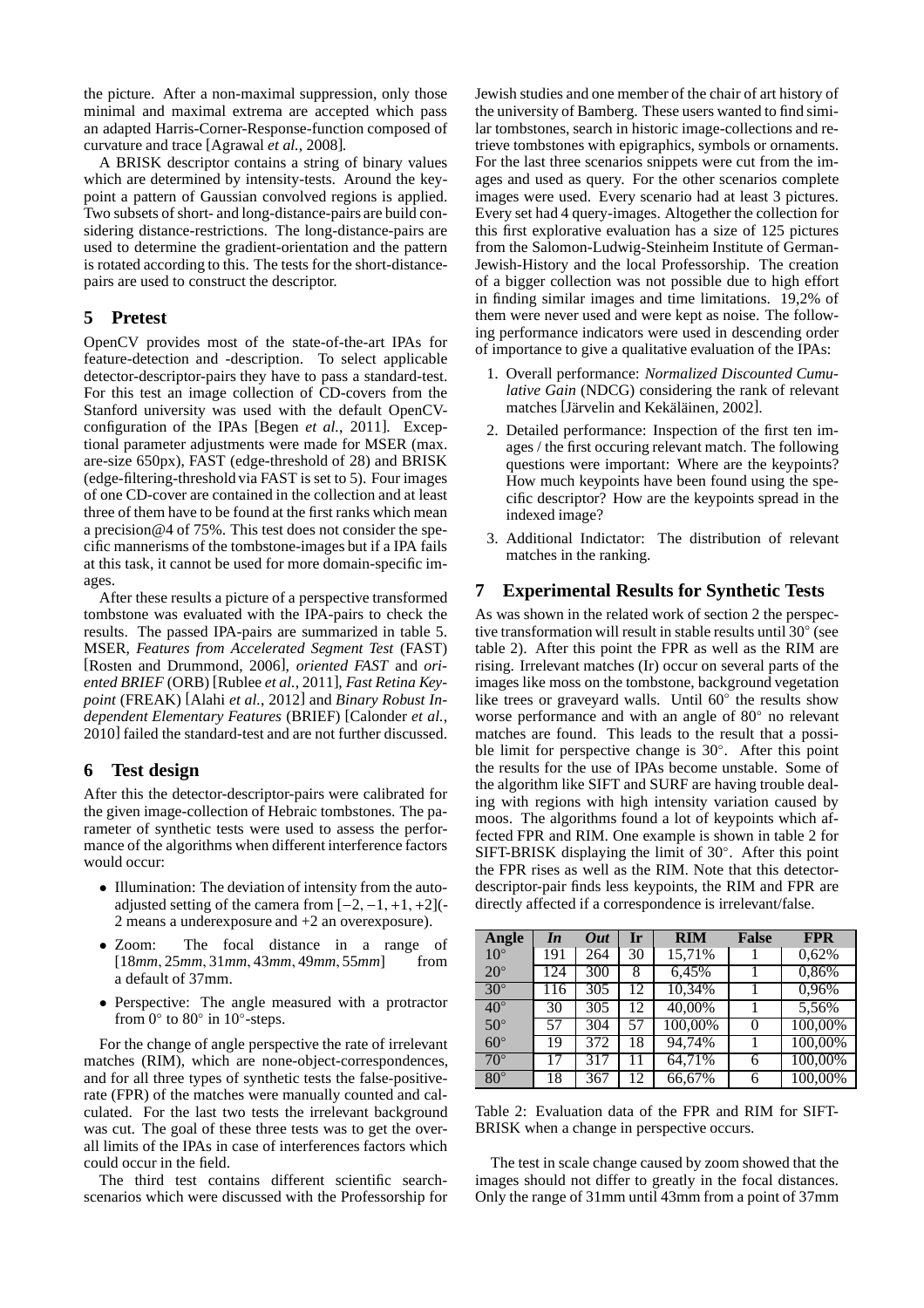| Detector Descriptor | <b>SIFT</b>                | <b>SURF</b> | <b>BRISK</b>                | <b>FREAK</b> | <b>BRIEF</b>                 | <b>ORB</b> |
|---------------------|----------------------------|-------------|-----------------------------|--------------|------------------------------|------------|
| <b>SIFT</b>         |                            |             |                             |              | Δ                            |            |
| <b>SURF</b>         |                            |             |                             | X            |                              | X          |
| <b>MSER</b>         |                            |             |                             |              |                              |            |
| <b>FAST</b>         | X                          |             | X                           |              |                              |            |
| <b>CenSurE</b>      |                            |             |                             |              |                              |            |
| <b>ORB</b>          |                            |             |                             |              |                              |            |
| Keys:               | $\mathbf{O}$ := not tested |             | $X \coloneqq \text{failed}$ |              | $\mathrel{\mathop:}=$ passed |            |

Table 1: Results of the standard-test using the Stanford image collections of CD-cover [Begen *et al.*, 2011].

caused a low FPR. Altogether combinations like CenSurE-SIFT did not create enough matches on the tombstones.

When dealing with a change in illumination-intensities the IPAs cannot handle underexposure. The darker the image gets the more equal the regions of intensity-values become until their difference it too low. This leads to less extrema, corners and stable regions. The FPR was rising as well as the poor distribution on the tombstone. In contrast the overexposure can be compensated. The count of extrema is rising when the image gets brighter which means lots of keypoints. The FPRs is low and a good distribution of relevant points on the tombstones exists. The results can be displayed in the table 3 for SIFT-SIFT. Here a change from the auto-detected illumination-norm of  $+2$  creates a high FPR while in contrast a value of -2 give only 0,92%.

|      | In  | Outl      | <b>False</b> | <b>FPR</b> |
|------|-----|-----------|--------------|------------|
| $+2$ | 18  | 127       | 16           | 88,89%     |
| ŦJ   | 39  | 133       |              | 2,56%      |
|      | 228 | 60        |              | 0.88%      |
|      | 218 | $10^{-7}$ |              | 0.92%      |

Table 3: Evaluation data of the FPR for SIFT-SIFT when the illumination from the norm of the auto-detected illumination is changed.

# **8 Experimental Results for Scientific Search-Scenarios**

As mentioned before the following scenarios were discussed with the users. The collection is composed of different subsets representing the scenarios. These sets are differing in their size but have a minimum of three pictures which could be found as a relevant match. Every image in the collection was normalized in size to equalize the advantages of bigger images where lots of keypoints could be found. Altogether 23 subsets exist with four query-images except the historical search scenarios which have only one. The evaluation results are summarized and example tables and pictures are only given for for the scenarios of a floral ornament, fragments or historical picture and similar tombstones.

# **8.1 Snippet Queries**

The performance of IPAs for the specific scenario are summarized in this section. The IPAs cannot be used to describe the epigraphics on the the surface of the tombstones. The NDCG values are very low because the textures between the Hebraic letters interfere greatly. Even great results show no reliable performance of the IPA as the descriptors of the snippet are matched with background elements like an ivy.

The subset of the floral ornaments is one of the largest and contains almost identical designs. The best detectordescriptor-combinations like SURF-SIFT, SIFT-SIFT and SURF-SURF always found at least two relevant images in the first ten ranks. But in the overall performance they show low NDCG values, wrong correspondences when the images were directly evaluated. The distribution of relevant images in the ranking is very high. A little example is given in the table 4 for CenSurE-SIFT. Even almost ideal rankings are mostly not caused by correct correspondences. The same behavior occurs using the subset of shell ornaments. Here even good NDCG-values don't indicate good performance cause relevant images are not found by similar descriptors.

|             | $5 - 1$ |      |      |      |      |      |  |
|-------------|---------|------|------|------|------|------|--|
| n           |         |      |      |      |      |      |  |
| <b>IDCG</b> | 1,00    | 2,00 | 2,63 | 3,13 | 3,56 | 3,95 |  |
| n           |         | 34   | 44   | 63   |      | 113  |  |
| <b>NDCG</b> | 0,50    | 0,26 | 0,30 | 0,33 | 0,37 | 0,40 |  |
|             | $5 - 4$ |      |      |      |      |      |  |
| n           |         |      |      |      | 10   | 42   |  |
| <b>NDCG</b> | ,00     | 1,00 | 1,00 | 0,64 |      | 0,74 |  |

Table 4: Evaluation data for CBIR of similar floral ornaments using CenSurE-SIFT (rank n and NDCG). The table displays good performance in the first query and worse performance at the fourth query of the fifth subset.

Same results were shown when searching for similar symbols on the upper part of the tombstone. The subsets contained a hexagram (corners only and less texture), praying hand and a Levites can with lib. Both of the last two symbols have more textures and corners to be represented. In this scenario even high NDCG values had to be checked in detail. In most cases wrong correspondences were found between the indexed and the query image. Less keypoints were found on the symbol itself so it was not described by the IPAs. The distribution of the images in the ranking was very high which leads to the conclusion that IPAs cannot describe symbols, ornaments or epigraphics when using snippet images for queries.

# **8.2 Fragments / Historical Photography**

The subset of historical photographies are from 1942-1954 and 1912. These microfilms are in bad shape suffering from overexposure or scratches. Additionally their were scanned with a small size of 740px x 1024px and always have a different perspective in comparison to the newer images from 2004. If an image is in good condition the performance of CenSurE-SIFT is outstanding. SURF-SIFT works well too but with lots of false correspondences. If the image condition is very bad the performance of all IPAs drops drasti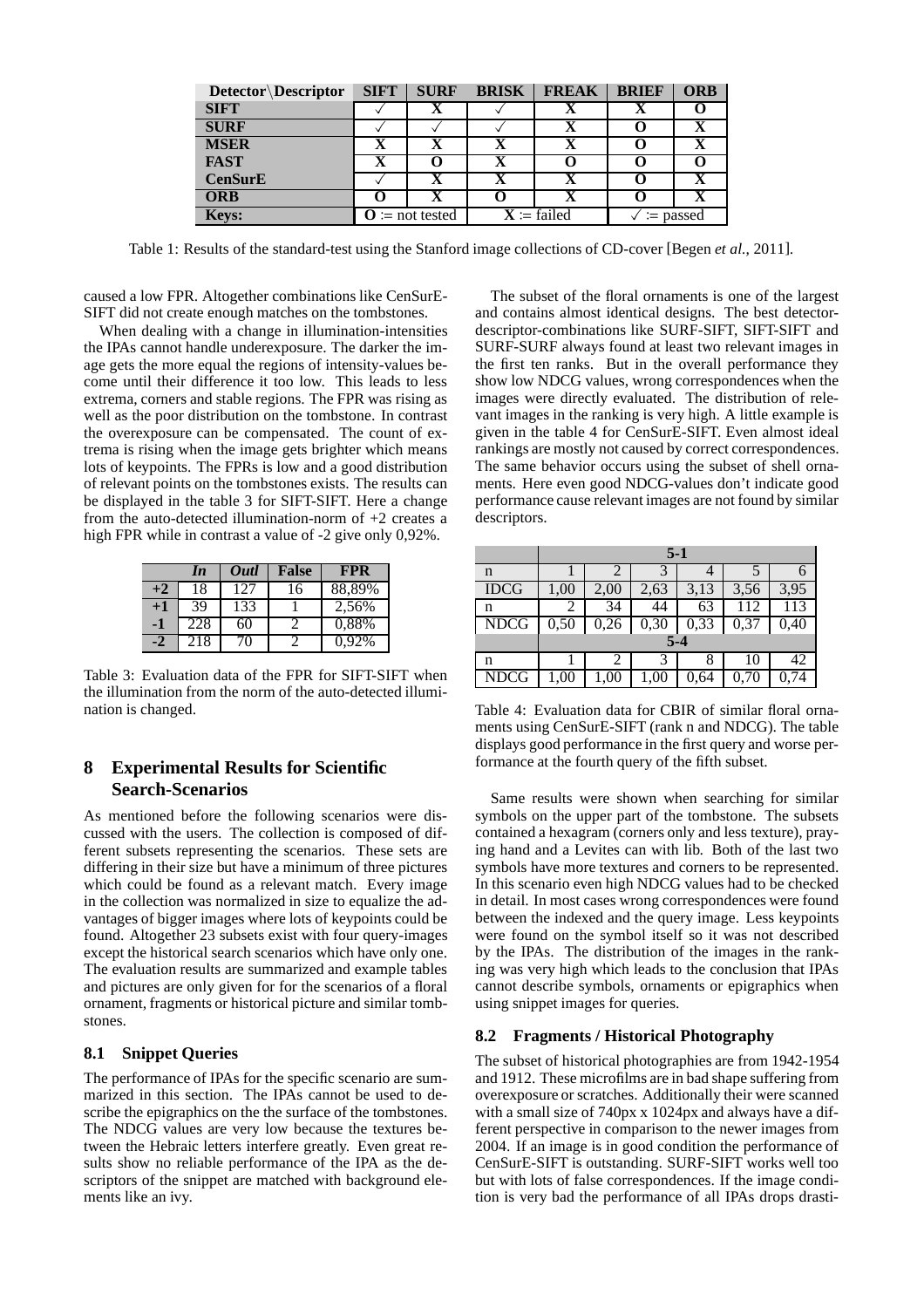cally. The NDCG values for the ranking of CenSurE-SIFT in table 5 show worse performance.

|             |      |                |                  | $\overline{2}$ |                |      |  |
|-------------|------|----------------|------------------|----------------|----------------|------|--|
| n           | 1    | $\overline{2}$ | 3                | 1              | $\overline{2}$ | 3    |  |
| <b>IDCG</b> | 1    | $\overline{2}$ | 2,63             | 1              | 2              | 2,63 |  |
| n           | 60   | 78             | 80               | 75             | 77             | 81   |  |
| NDCG        | 0,06 | 0,13           | 0,19             | 0,06           | 0,12           | 0,18 |  |
|             | 3    |                |                  | 4              |                |      |  |
| n           | 41   | 44             | 83               |                | 44             | 62   |  |
| <b>NDCG</b> | 0,07 | 0,14           | $0,\overline{2}$ | 0,38           | 0,45           | 0,51 |  |
|             |      | 5              |                  | 6              |                |      |  |
| n           |      | 2              | 3                | 6              | 24             | 63   |  |
| <b>NDCG</b> |      | 1              | 1                | 0,15           | 0,23           | 0,29 |  |
|             |      | 7              |                  |                | 8              |      |  |
| n           | 58   | 68             | 100              |                | 2              | 3    |  |
| <b>NDCG</b> | 0,07 | 0,13           | 0,19             |                |                |      |  |

Table 5: Evaluation data for CenSurE-SIFT showing the ranking and the NDCG values. Eight queries were tested.



Figure 1: Working example at rank 1. All relevant images were found using CenSurE-SIFT mostly caused by surface and epigraphcs.

If a microfilm image is in good condition and the tombstone is plainly shown without interfering backgroundelement it can be found. But most of the cases show that keypoints exist on the plain surface of the tombstone, not on other details like the ornaments (see image 1). So the use of IPAs is restricted to collections in good conditions which cannot always be the case. The overall performance is not reliable for CBIR-purpose.

#### **8.3 Similar Tombstones**

The subsets for similar tombstones vary greatly in their details like ornaments etc. A less shaped tombstone means less keypoints because of the homogenous surface. It is questionable if the remaining details like unique ornaments can be described by enough keypoints/descriptors. The object in the images have to be highly textured. If the indexed image is very similar, preferably identical in design, detector-descriptor pairs like CenSurE-SIFT and SURF-SIFT could be used to retrieve the relevant images as been shown in the example image 2. The table 6 shows good performance of both IPAs.

|             |      | Pair     |      |      |      |         |
|-------------|------|----------|------|------|------|---------|
| n           |      |          |      |      |      |         |
| <b>IDCG</b> | 1,00 | 2,00     | 2,63 | 3,13 | 3,56 |         |
| n           |      |          |      | 12   | 120  | $SU-SI$ |
| <b>NDCG</b> | 1,00 | $1{,}00$ | 0,70 | 0.78 | 0,82 |         |
| n           |      | 10       | 34   | 120  | 122  | $Ce-SI$ |
| <b>NDCG</b> |      | 0.19     | 0.24 | 0,28 | 0.32 | 0,28    |

Table 6: Evaluation data for CBIR of similar tombstones using SURF-SIFT and CenSurE-SIFT (rank n and NDCG). The table displays good performance at the third query of the second subset .



Figure 2: Relevant image at rank 2 found by SURF-SIFT show good performance. Ornaments are mostly correct described.



Figure 3: Relevant image with wrong correspondences at rank 9 found by CenSurE-SIFT.

But as objects in the image-collection are unique in design and even if the picture in the subset look very similar, the performance is unstable for CBIR. As an example the table 7 shows worse performance of both IPAs in contrast. The NDCG drops as the relevant images have higher ranks. As figure 3 shows, even a relevant image found in the first ten ranks has wrong correspondences resulting in a low rank. Also the descriptors can represent irrelevant content like in figure 5. Additionally the details of a image will not be described as figure 4 show.

As a conclusion the performance of the IPAs are to unstable to use them for CBIR. A tombstone has to be too identical and even if it was found as a similar image, irrelevant parts interfere or details like ornaments are not described.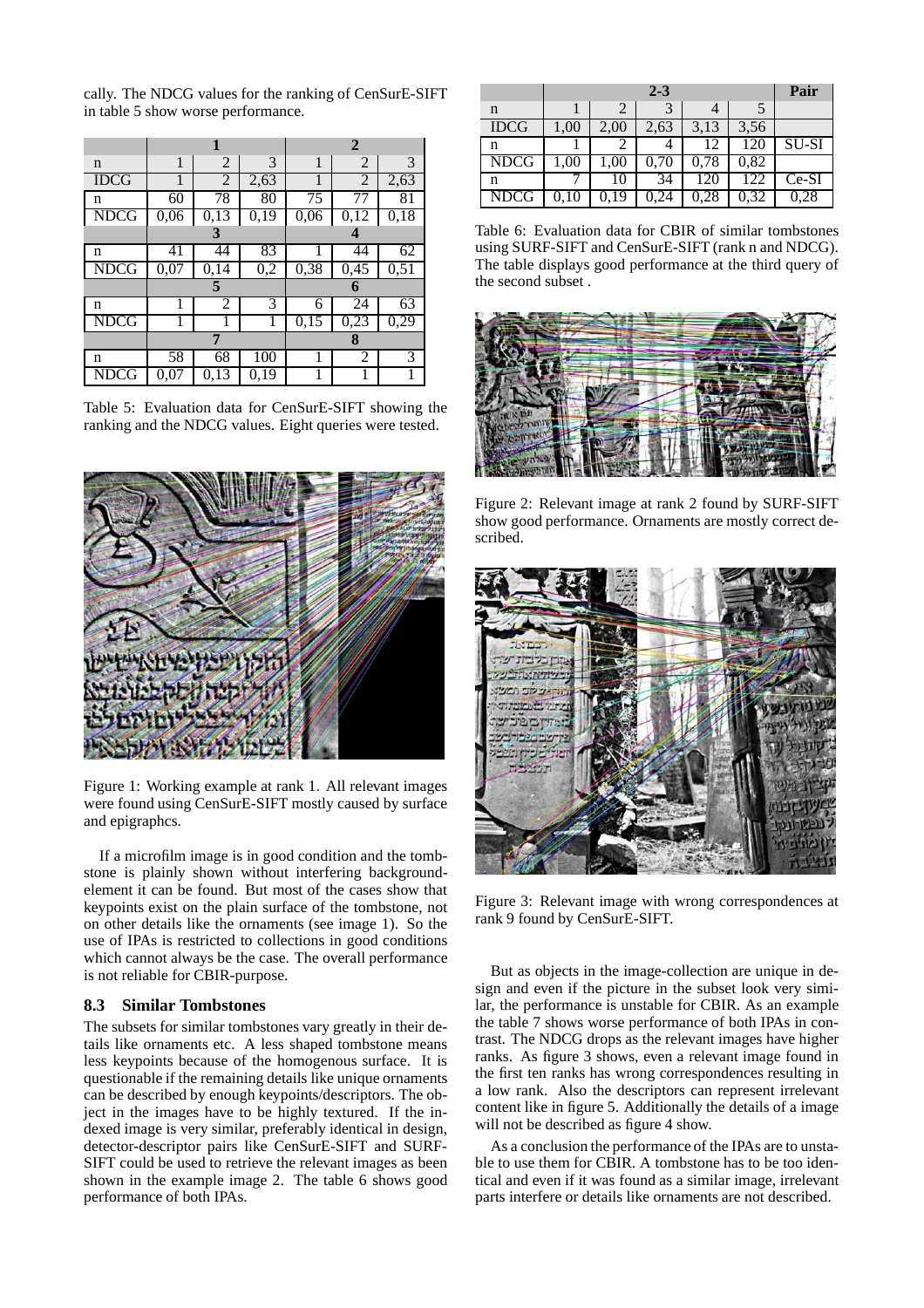|             |           | Pair |      |      |      |              |
|-------------|-----------|------|------|------|------|--------------|
| n           |           |      |      |      |      |              |
| <b>IDCG</b> | 1,00      | 2,00 | 2,63 | 3,13 | 3,56 |              |
| n           | 12        | 14   | 20   | 116  | 123  | <b>SU-SI</b> |
| <b>NDCG</b> | $_{0,08}$ | 0,15 | 0.22 | 0,26 | 0,30 |              |
| n           |           |      |      |      | 120  | $Ce-SI$      |
| <b>NDCG</b> |           |      |      | 0,82 | 0,86 |              |

Table 7: Evaluation data for CBIR of similar tombstones using SURF-SIFT and CenSurE-SIFT (rank n and NDCG). The table displays worse performance at the fourth query of the third subset.



Figure 4: Relevant image at rank 1 found by CenSurE-SIFT. Details of tombstone are not described, surface intensities are too strong this could cause instable performance.



Figure 5: Relevant image rank 6 found by SURF-SIFT. Most of the matches are coming from the soil surface.

# **9 Conclusion**

This article has used a scientific cultural collection of Hebraic tombstones to evaluate the performance of IPA for CBIR. The OpenCV 2.4.3 implementations of the stateof-the-art algorithms were evaluated: SIFT-SIFT, SIFT-BRISK, SURF-SIFT, SURF-SURF, SURF-BRISK and CenSurE-SIFT. The tolerances for these IPAs were determined in the field. They showed stable performance with a change in the view-angle up to  $30^{\circ}$ , overexposure or a change in scale caused by zoom. The difference of the focal length of two images showed that the IPA could handle up to 6mm with very stable results.

The test scenarios for CBIR showed that snippet-images

dangerously decreases the amount of possible keypoints. Additional it is not guaranteed that keypoints are found on the specific parts of the image which has to be described. In some cases the descriptors are compared with irrelevant image-parts and returned as a better match than similar details on the tombstone.

If the collection contains older pictures like microfilm images the condition of these pictures is a crucial factor for CBIR. As shown in the synthetic tests for illumination change, overexposure can be handled, but if the perspective differs greatly, the image is scratched, some parts are suffering from overexposure the IPA cannot be used for CBIR.

If whole images with similar tombstones should be found, the objects have to be too equal or have to contain very similar, detailed and distinct attributes to describe the content. The overall performance for CBIR of similar tombstone is too unstable as IPA can be used to find images effectively.

Even though some algorithms show outstanding performance. The combination of CenSurE-detector and SIFTdescriptor showed good NDCG-values, enough keypoints on the tombstone and a good distribution of the relevant images in the ranking. Other algorithms like SIFT-SIFT, SURF-SIFT or SURF-SURF had the advantage to create lots of keypoints which meant a higher probability that images could be found.

Because only the implementations of IPAs contained in the OpenCV-distribution were used, there are more algorithms like affine-SIFT to be evaluated [Morel and Yu, 2009]. Another approach could be to create hybrid descriptors using the Daisy-descriptor with most common ones like SIFT. The *Local Energy based Shape Histogram* (LESH) could be used to describe the shape and to filter irrelevant outlier. Additionally other algorithms than RANSAC like [Moisan and Stival, 2004] could be used to determine correspondences.

#### **References**

- [Agrawal *et al.*, 2008] M. Agrawal, K. Konolige, and M. R. Blas. CenSurE: Center Surround Extremas for Realtime Feature Detection and Matching. In *Computer Vision – ECCV 2008*, volume 5305 of *Lecture Notes in Computer Science*, pages 102–115. Springer, 2008.
- [Alahi *et al.*, 2012] A. Alahi, R. Ortiz, and P. Vandergheynst. FREAK: Fast Retina Keypoint. In *2012 IEEE Conference on Computer Vision and Pattern Recognition*, pages 510–517. IEEE, 2012.
- [Aman *et al.*, 2010] J.M. Aman, J. Yao, and R.M. Summers. Content-based image retrieval on CT colonography using rotation and scale invariant features and bagof-words model. In *2010 IEEE International Symposium on Biomedical Imaging: From Nano to Macro*, pages 1357–1360. IEEE, 2010.
- [Bay *et al.*, 2008] H. Bay, A. Ess, T. Tuytelaars, and L. van Gool. Speeded-Up Robust Features (SURF). *Computer Vision and Image Understanding*, 110(3):346– 359, 2008.
- [Begen et al., 2011] A.C. Begen, K. Mayer-Patel, V.R. Chandrasekhar, J. Bach, B. Girod, D.M. Chen, S.S. Tsai, N. Cheung, H. Chen, G. Takacs, Y. Reznik, R. Vedantham, and R. Grzeszczuk. The stanford mobile visual search data set. In *Proceedings of the second annual ACM conference on Multimedia systems - MMSys '11*, pages 117–122. ACM Press, 2011.